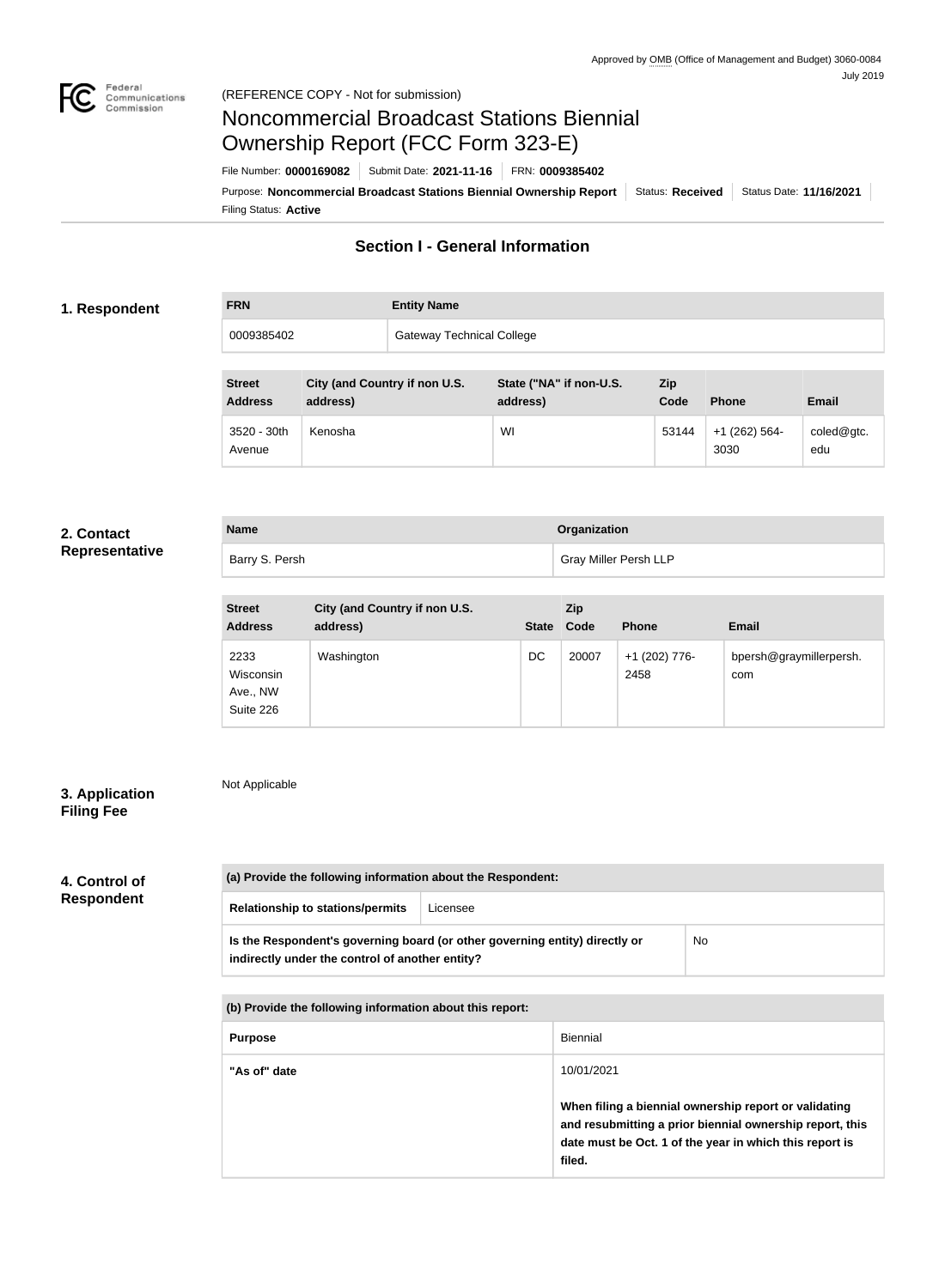**Respondent is filing this report to cover the following Licensee(s) and station(s):**

| Licensee/Permittee Name          |                  |                | <b>FRN</b>   |                |
|----------------------------------|------------------|----------------|--------------|----------------|
| <b>Gateway Technical College</b> |                  |                | 0009385402   |                |
|                                  |                  |                |              |                |
| Fac. ID No.                      | <b>Call Sign</b> | <b>City</b>    | <b>State</b> | <b>Service</b> |
| 23347                            | <b>WGTD</b>      | <b>KENOSHA</b> | WI           | FM             |

## **Section II – Biennial Ownership Information**

Licensee Respondents that hold authorizations for one or more full power television, AM, and/or FM stations should list all contracts and other instruments set forth in 47 C.F.R. Section 73.3613(a) through (c) for the facility or facilities listed on this report. If the agreement is a network affiliation agreement, check the appropriate box. Otherwise, select "Other." Non-Licensee Respondents should select "Not Applicable" in response to this question. **1. 47 C.F.R. Section 73.3613 Documents**

Not Applicable.

**2. Ownership Interests**

**(a)** Ownership Interests. This Question requires Respondents to enter detailed information about ownership interests by generating a series of subforms. Answer each question on each subform. The first subform listing should be for the Respondent itself. If the Respondent is not a natural person, also list each of the officers, members of the governing board (or other governing entity), stockholders, and any other persons or entities with a direct attributable interest in the Respondent pursuant to the standards set forth in 47 C.F.R. Section 73.3555. (A "direct" interest is one that is not held through any intervening companies or entities.) List each interest holder with a direct attributable interest in the Respondent separately.

Leave the percentage of total assets (Equity Debt Plus) field blank for an interest holder unless that interest holder has an attributable interest in the Respondent solely on the basis of the Commission's Equity Debt Plus attribution standard, 47 C.F.R. Section 73.3555, Note 2(i).

In the case of vertical or indirect ownership structures, list only those interests in the Respondent that also represent an attributable interest in the Licensee(s) for which the report is being submitted.

Entities that are part of an organizational structure that includes holding companies or other forms of indirect ownership must file separate ownership reports. In such a structure do not report, or file a separate report for, any interest holder that does not have an attributable interest in the Licensee(s) for which the report is being submitted.

Please see the Instructions for further detail concerning interests that must be reported in response to this question.

The Respondent must provide an FCC Registration Number for each interest holder reported in response to this question. Please see the Instructions for detailed information and guidance concerning this requirement.

| <b>Ownership Information</b>                          |                                     |                      |
|-------------------------------------------------------|-------------------------------------|----------------------|
| <b>FRN</b>                                            | 0009385402                          |                      |
| <b>Entity Name</b>                                    | <b>Gateway Technical College</b>    |                      |
| <b>Address</b>                                        | PO Box                              |                      |
|                                                       | Street 1                            | 3520 - 30th Avenue   |
|                                                       | <b>Street 2</b>                     |                      |
|                                                       | <b>City</b>                         | Kenosha              |
|                                                       | State ("NA" if non-U.S.<br>address) | WI                   |
|                                                       | <b>Zip/Postal Code</b>              | 53144                |
|                                                       | Country (if non-U.S.<br>address)    | <b>United States</b> |
| <b>Listing Type</b>                                   | Respondent                          |                      |
| <b>Positional Interests</b><br>(check all that apply) | Respondent                          |                      |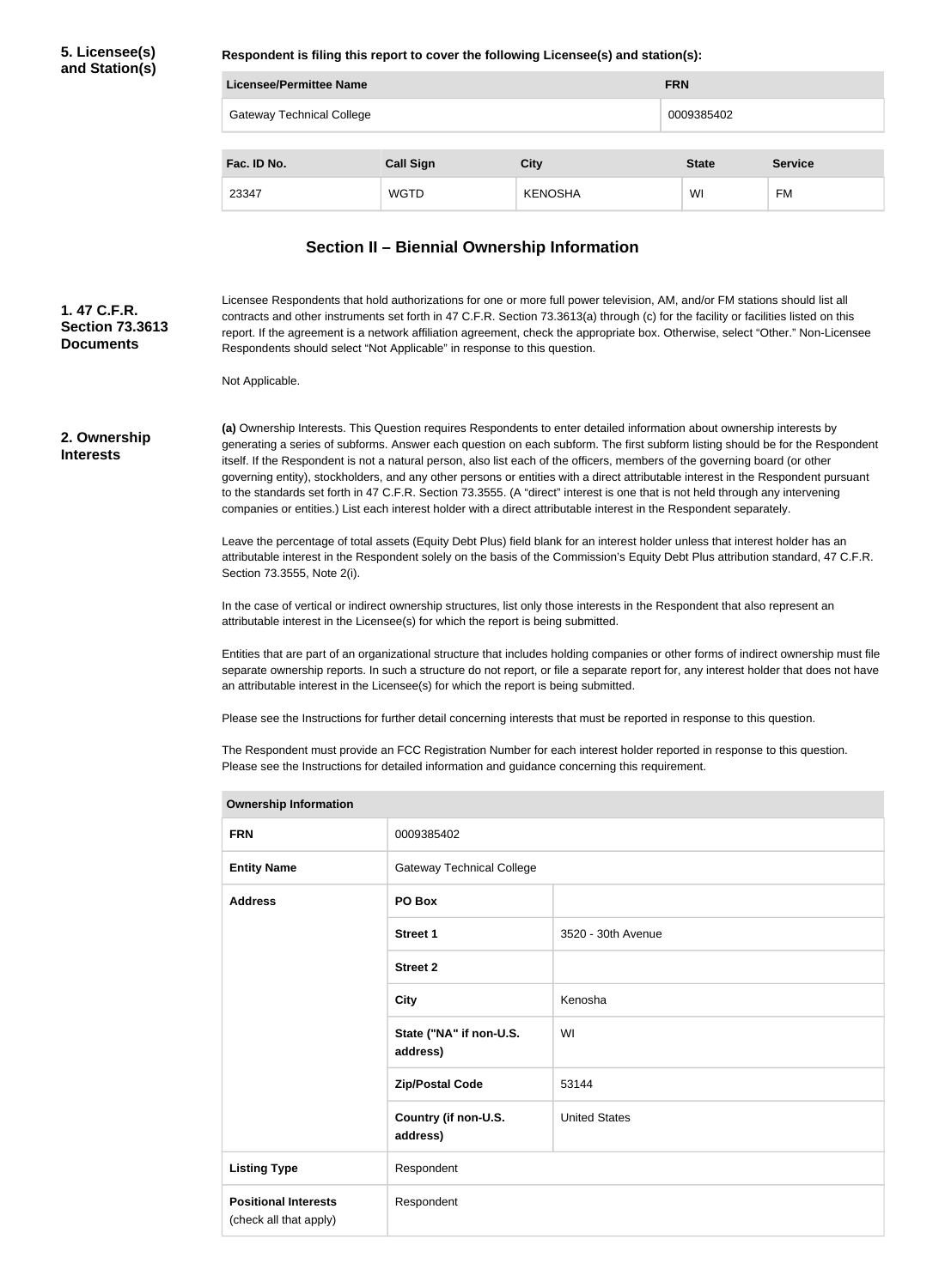| <b>Tribal Nation or Tribal</b><br><b>Entity</b>                                                                                   | Interest holder is not a Tribal nation or Tribal entity |         |  |
|-----------------------------------------------------------------------------------------------------------------------------------|---------------------------------------------------------|---------|--|
| <b>Interest Percentages</b><br>(enter percentage values)<br>from $0.0$ to $100.0$ )                                               | Voting                                                  | $0.0\%$ |  |
|                                                                                                                                   | <b>Equity</b>                                           | 0.0%    |  |
|                                                                                                                                   | <b>Total assets (Equity Debt</b><br>Plus)               | $0.0\%$ |  |
| Does interest holder have an attributable interest in one or more broadcast stations<br>No.<br>that do not appear on this report? |                                                         |         |  |

| <b>Ownership Information</b>                                                                                                            |                                                       |                        |  |
|-----------------------------------------------------------------------------------------------------------------------------------------|-------------------------------------------------------|------------------------|--|
| <b>FRN</b>                                                                                                                              | 9990123248                                            |                        |  |
| <b>Name</b>                                                                                                                             | Ram Bhatia                                            |                        |  |
| <b>Address</b>                                                                                                                          | PO Box                                                |                        |  |
|                                                                                                                                         | <b>Street 1</b>                                       | 7209 Creek View Lane   |  |
|                                                                                                                                         | <b>Street 2</b>                                       |                        |  |
|                                                                                                                                         | <b>City</b>                                           | Mt. Pleasant           |  |
|                                                                                                                                         | State ("NA" if non-U.S.<br>address)                   | WI                     |  |
|                                                                                                                                         | <b>Zip/Postal Code</b>                                | 53406                  |  |
|                                                                                                                                         | Country (if non-U.S.<br>address)                      | <b>United States</b>   |  |
| <b>Listing Type</b>                                                                                                                     | Other Interest Holder                                 |                        |  |
| <b>Positional Interests</b><br>(check all that apply)                                                                                   | Member of Governing Board (or other governing entity) |                        |  |
| <b>Principal Profession or</b><br><b>Occupation</b>                                                                                     | Retired                                               |                        |  |
| By Whom Appointed or<br><b>Elected</b>                                                                                                  | Board Appointment Committee of County Board Chairs    |                        |  |
| Citizenship, Gender,                                                                                                                    | <b>Citizenship</b>                                    | US                     |  |
| <b>Ethnicity, and Race</b><br><b>Information (Natural</b>                                                                               | Gender                                                | Male                   |  |
| Persons Only)                                                                                                                           | <b>Ethnicity</b>                                      | Not Hispanic or Latino |  |
|                                                                                                                                         | Race                                                  | Asian                  |  |
| <b>Interest Percentages</b><br>(enter percentage values                                                                                 | <b>Voting</b>                                         | 11.1%                  |  |
| from 0.0 to 100.0)                                                                                                                      | <b>Equity</b>                                         | 0.0%                   |  |
|                                                                                                                                         | <b>Total assets (Equity Debt</b><br>Plus)             |                        |  |
| Does interest holder have an attributable interest in one or more broadcast stations<br><b>No</b><br>that do not appear on this report? |                                                       |                        |  |

# **Ownership Information FRN** 9990123252 **Name** William Duncan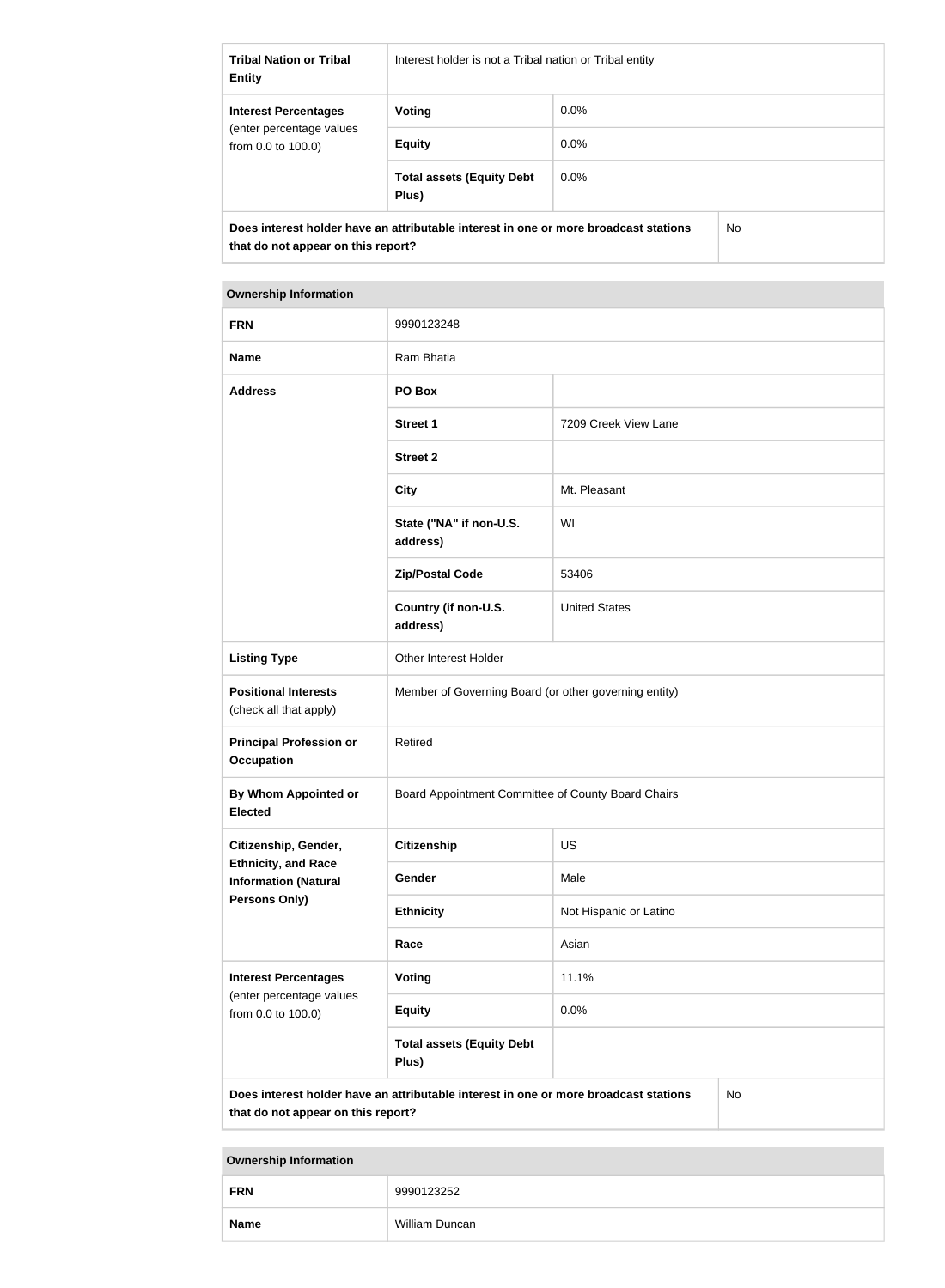| <b>Address</b>                                            | PO Box                                                                                     |                        |  |
|-----------------------------------------------------------|--------------------------------------------------------------------------------------------|------------------------|--|
|                                                           | <b>Street 1</b>                                                                            | 341 Pierce Drive       |  |
|                                                           | <b>Street 2</b>                                                                            |                        |  |
|                                                           | <b>City</b>                                                                                | <b>Williams Bay</b>    |  |
|                                                           | State ("NA" if non-U.S.<br>address)                                                        | WI                     |  |
|                                                           | <b>Zip/Postal Code</b>                                                                     | 53191                  |  |
|                                                           | Country (if non-U.S.<br>address)                                                           | <b>United States</b>   |  |
| <b>Listing Type</b>                                       | Other Interest Holder                                                                      |                        |  |
| <b>Positional Interests</b><br>(check all that apply)     | Member of Governing Board (or other governing entity)                                      |                        |  |
| <b>Principal Profession or</b><br><b>Occupation</b>       | President, Duncan Mediation and Consulting                                                 |                        |  |
| <b>By Whom Appointed or</b><br><b>Elected</b>             | Board Appointment Committee of County Board Chairs                                         |                        |  |
| Citizenship, Gender,                                      | <b>Citizenship</b>                                                                         | <b>US</b>              |  |
| <b>Ethnicity, and Race</b><br><b>Information (Natural</b> | Gender                                                                                     | Male                   |  |
| Persons Only)                                             | <b>Ethnicity</b>                                                                           | Not Hispanic or Latino |  |
|                                                           | Race                                                                                       | White                  |  |
| <b>Interest Percentages</b><br>(enter percentage values   | Voting                                                                                     | 11.1%                  |  |
| from 0.0 to 100.0)                                        | <b>Equity</b>                                                                              | 0.0%                   |  |
|                                                           | <b>Total assets (Equity Debt</b><br>Plus)                                                  |                        |  |
|                                                           | Does interest holder have an attributable interest in one or more broadcast stations<br>No |                        |  |

| <b>Ownership Information</b> |                                     |                      |
|------------------------------|-------------------------------------|----------------------|
| <b>FRN</b>                   | 9990123260                          |                      |
| <b>Name</b>                  | R. Scott Pierce                     |                      |
| <b>Address</b>               | PO Box                              |                      |
|                              | <b>Street 1</b>                     | 24617 75th Street    |
|                              | <b>Street 2</b>                     |                      |
|                              | <b>City</b>                         | Salem                |
|                              | State ("NA" if non-U.S.<br>address) | WI                   |
|                              | <b>Zip/Postal Code</b>              | 53168                |
|                              | Country (if non-U.S.<br>address)    | <b>United States</b> |
| <b>Listing Type</b>          | Other Interest Holder               |                      |

**that do not appear on this report?**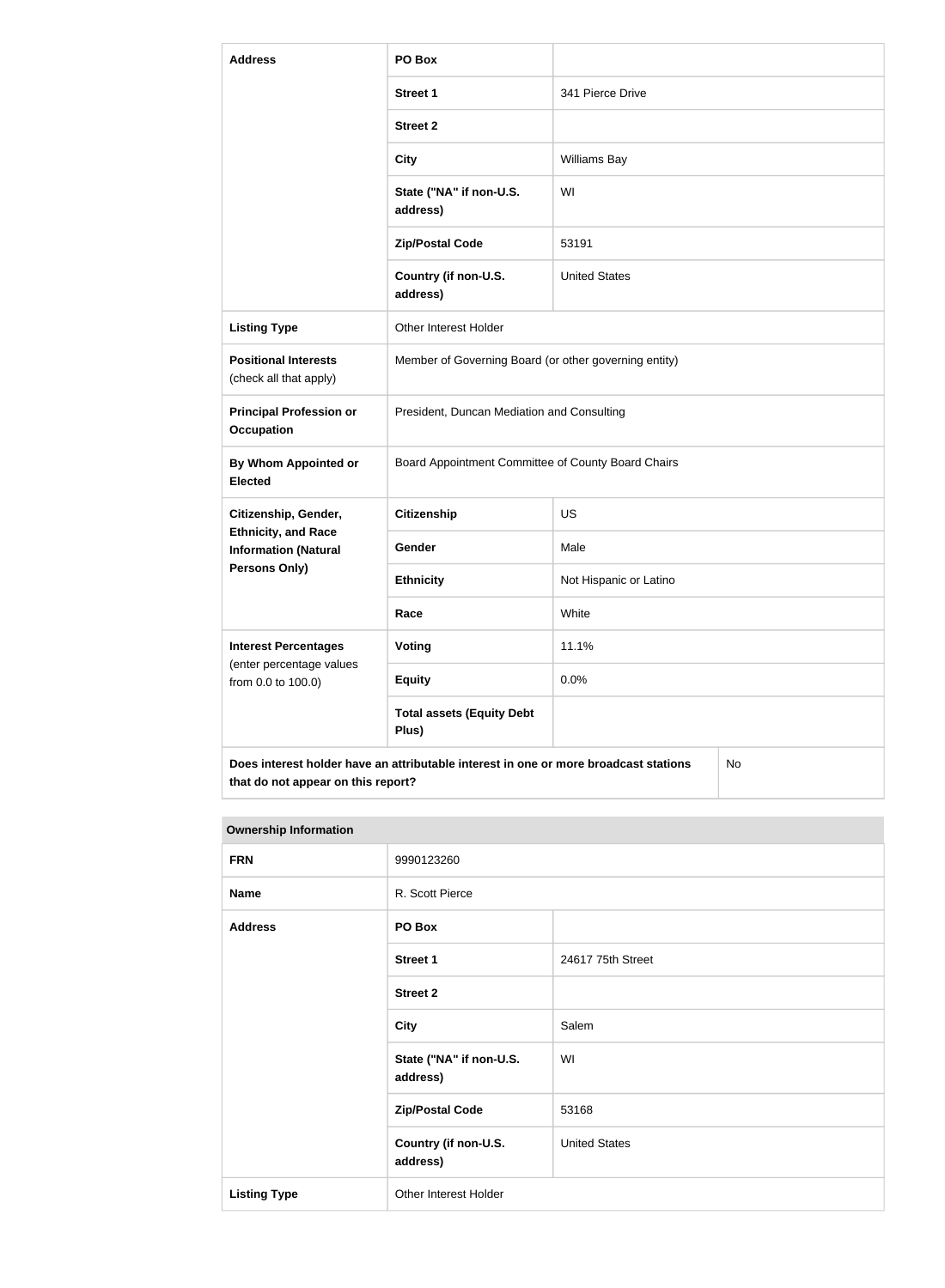| <b>Positional Interests</b><br>(check all that apply)                                                     | Officer, Other - Board ChairMember of Governing Board (or other governing entity) |                        |  |
|-----------------------------------------------------------------------------------------------------------|-----------------------------------------------------------------------------------|------------------------|--|
| <b>Principal Profession or</b><br><b>Occupation</b>                                                       | Retired                                                                           |                        |  |
| By Whom Appointed or<br><b>Elected</b>                                                                    | Board Appointment Committee of County Board Chairs                                |                        |  |
| Citizenship, Gender,<br><b>Ethnicity, and Race</b><br><b>Information (Natural</b><br><b>Persons Only)</b> | <b>Citizenship</b>                                                                | US                     |  |
|                                                                                                           | Gender                                                                            | Male                   |  |
|                                                                                                           | <b>Ethnicity</b>                                                                  | Not Hispanic or Latino |  |
|                                                                                                           | Race                                                                              | White                  |  |
| <b>Interest Percentages</b>                                                                               | <b>Voting</b>                                                                     | 11.1%                  |  |
| (enter percentage values<br>from 0.0 to 100.0)                                                            | <b>Equity</b>                                                                     | 0.0%                   |  |
|                                                                                                           | <b>Total assets (Equity Debt</b><br>Plus)                                         |                        |  |
| Does interest holder have an attributable interest in one or more broadcast stations<br>No                |                                                                                   |                        |  |

**that do not appear on this report?**

## **Ownership Information**

| <b>FRN</b>                                                | 9990123262                                                                             |                        |  |
|-----------------------------------------------------------|----------------------------------------------------------------------------------------|------------------------|--|
| <b>Name</b>                                               | Pamela Zenner-Richards                                                                 |                        |  |
| <b>Address</b>                                            | PO Box                                                                                 |                        |  |
|                                                           | <b>Street 1</b>                                                                        | 810 Kentucky Street    |  |
|                                                           | <b>Street 2</b>                                                                        |                        |  |
|                                                           | <b>City</b>                                                                            | Racine                 |  |
|                                                           | State ("NA" if non-U.S.<br>address)                                                    | WI                     |  |
|                                                           | <b>Zip/Postal Code</b>                                                                 | 53405                  |  |
|                                                           | Country (if non-U.S.<br>address)                                                       | <b>United States</b>   |  |
| <b>Listing Type</b>                                       | Other Interest Holder                                                                  |                        |  |
| <b>Positional Interests</b><br>(check all that apply)     | Officer, Other - Board Vice ChairMember of Governing Board (or other governing entity) |                        |  |
| <b>Principal Profession or</b><br><b>Occupation</b>       | Retired                                                                                |                        |  |
| <b>By Whom Appointed or</b><br><b>Elected</b>             | Board Appointment Committee of County Board Chairs                                     |                        |  |
| Citizenship, Gender,                                      | Citizenship                                                                            | <b>US</b>              |  |
| <b>Ethnicity, and Race</b><br><b>Information (Natural</b> | Gender                                                                                 | Female                 |  |
| <b>Persons Only)</b>                                      | <b>Ethnicity</b>                                                                       | Not Hispanic or Latino |  |
|                                                           | Race                                                                                   | White                  |  |
| <b>Interest Percentages</b><br>(enter percentage values   | Voting                                                                                 | 11.1%                  |  |
|                                                           |                                                                                        |                        |  |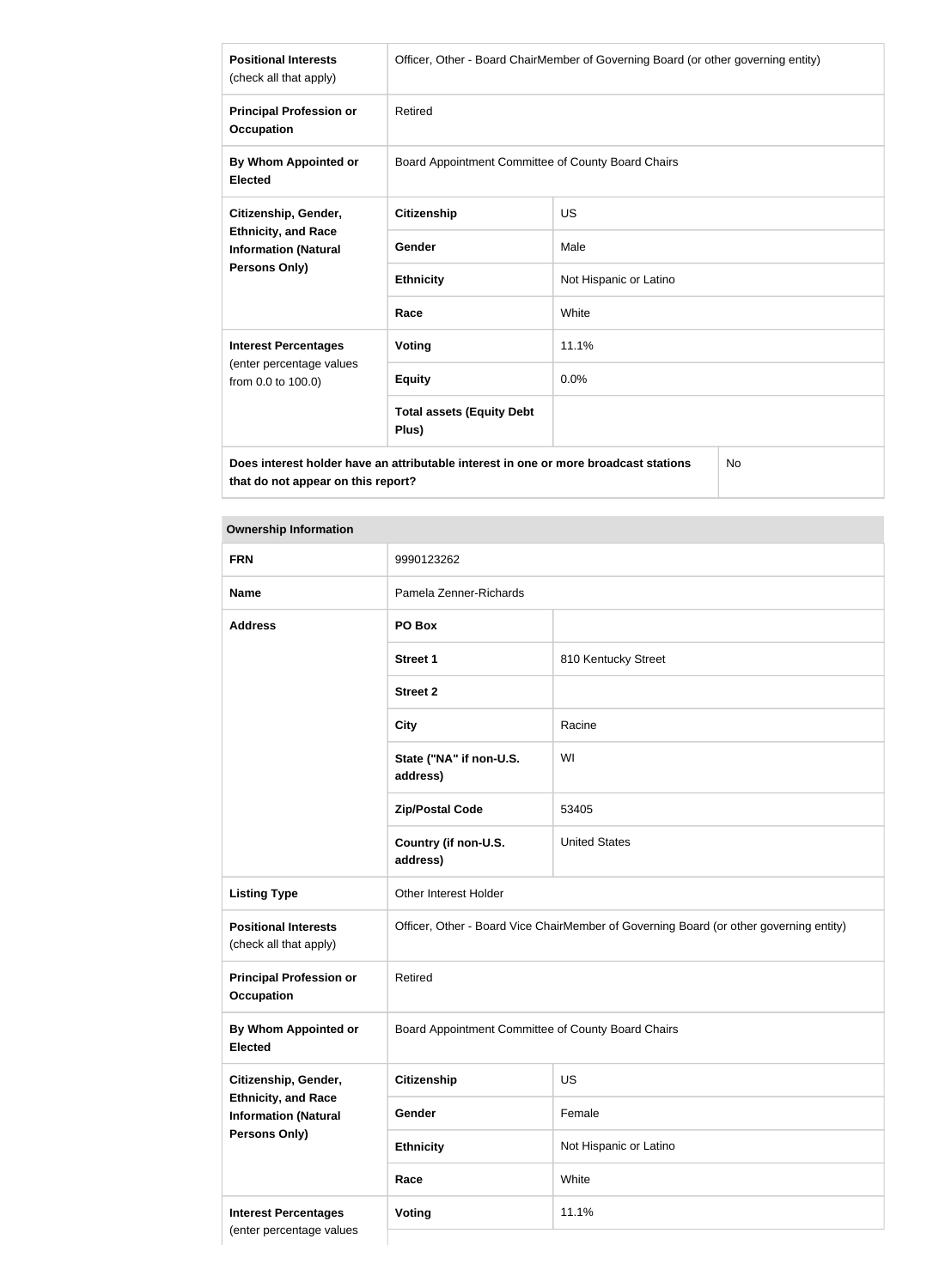| from 0.0 to 100.0)                                                                   | <b>Equity</b>                             | $0.0\%$ |    |
|--------------------------------------------------------------------------------------|-------------------------------------------|---------|----|
|                                                                                      | <b>Total assets (Equity Debt</b><br>Plus) |         |    |
| Does interest holder have an attributable interest in one or more broadcast stations |                                           |         | No |

**that do not appear on this report?**

| <b>Ownership Information</b>                                                                                                     |                                                       |                        |  |
|----------------------------------------------------------------------------------------------------------------------------------|-------------------------------------------------------|------------------------|--|
| <b>FRN</b>                                                                                                                       | 9990123266                                            |                        |  |
| <b>Name</b>                                                                                                                      | Bethany Ormseth                                       |                        |  |
| <b>Address</b>                                                                                                                   | PO Box                                                |                        |  |
|                                                                                                                                  | <b>Street 1</b>                                       | 12973 80th Street      |  |
|                                                                                                                                  | <b>Street 2</b>                                       |                        |  |
|                                                                                                                                  | <b>City</b>                                           | <b>Bristol</b>         |  |
|                                                                                                                                  | State ("NA" if non-U.S.<br>address)                   | WI                     |  |
|                                                                                                                                  | <b>Zip/Postal Code</b>                                | 53104                  |  |
|                                                                                                                                  | Country (if non-U.S.<br>address)                      | <b>United States</b>   |  |
| <b>Listing Type</b>                                                                                                              | Other Interest Holder                                 |                        |  |
| <b>Positional Interests</b><br>(check all that apply)                                                                            | Member of Governing Board (or other governing entity) |                        |  |
| <b>Principal Profession or</b><br><b>Occupation</b>                                                                              | Superintendent, Kenosha Unified School District       |                        |  |
| By Whom Appointed or<br><b>Elected</b>                                                                                           | Board Appointment Committee of County Board Chairs    |                        |  |
| Citizenship, Gender,                                                                                                             | <b>Citizenship</b>                                    | <b>US</b>              |  |
| <b>Ethnicity, and Race</b><br><b>Information (Natural</b>                                                                        | Gender                                                | Female                 |  |
| <b>Persons Only)</b>                                                                                                             | <b>Ethnicity</b>                                      | Not Hispanic or Latino |  |
|                                                                                                                                  | Race                                                  | White                  |  |
| <b>Interest Percentages</b>                                                                                                      | Voting                                                | 11.1%                  |  |
| (enter percentage values<br>from 0.0 to 100.0)                                                                                   | <b>Equity</b>                                         | 0.0%                   |  |
|                                                                                                                                  | <b>Total assets (Equity Debt</b><br>Plus)             |                        |  |
| Does interest holder have an attributable interest in one or more broadcast stations<br>No<br>that do not appear on this report? |                                                       |                        |  |

# **Ownership Information FRN** 9990123269 **Name** Bryan D. Albrecht **Address PO Box Street 1** 5491 Deerfield Road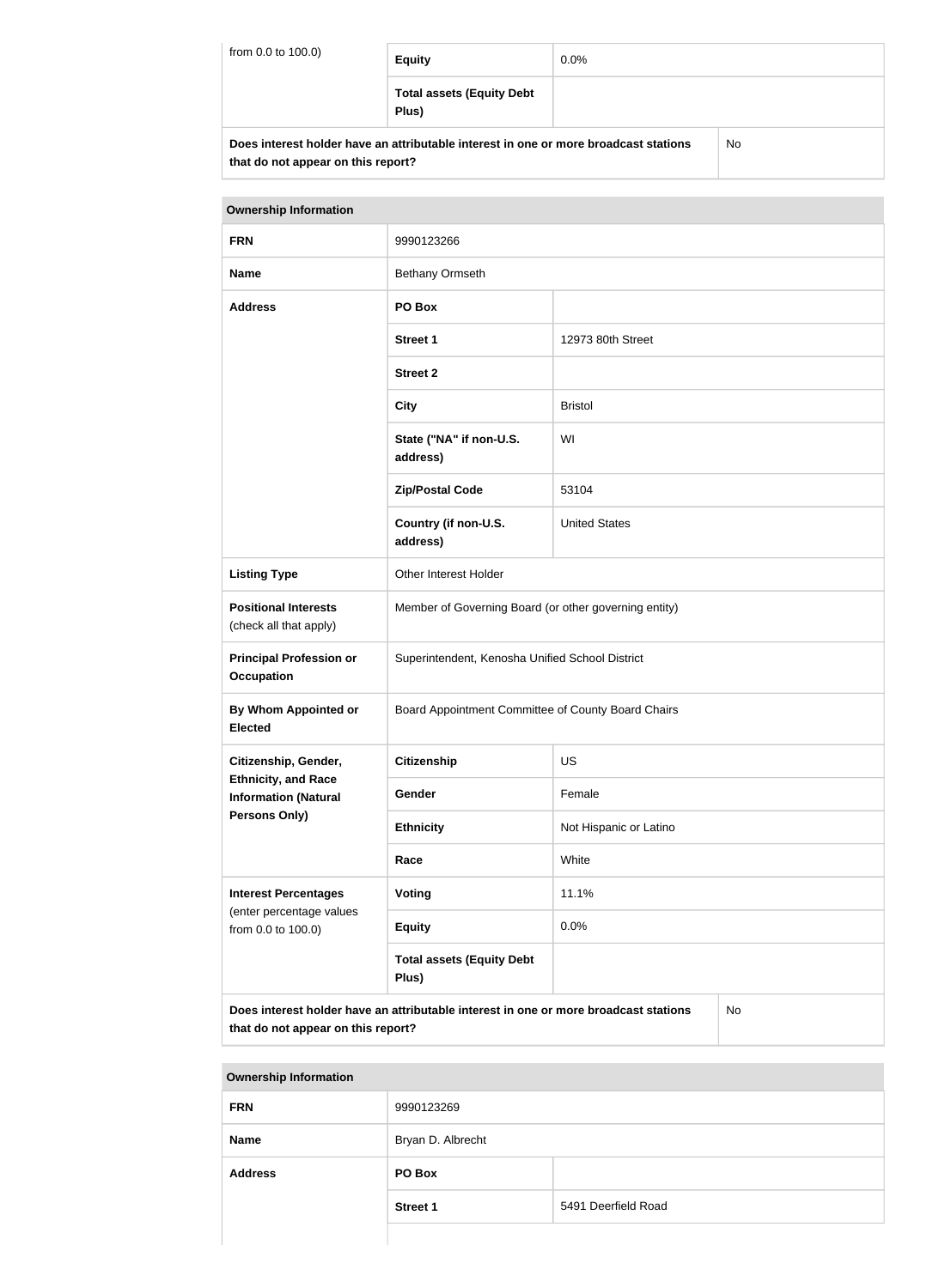|                                                           | <b>Street 2</b>                                                                      |                        |    |
|-----------------------------------------------------------|--------------------------------------------------------------------------------------|------------------------|----|
|                                                           | <b>City</b>                                                                          | Racine                 |    |
|                                                           | State ("NA" if non-U.S.<br>address)                                                  | WI                     |    |
|                                                           | <b>Zip/Postal Code</b>                                                               | 53406                  |    |
|                                                           | Country (if non-U.S.<br>address)                                                     | <b>United States</b>   |    |
| <b>Listing Type</b>                                       | Other Interest Holder                                                                |                        |    |
| <b>Positional Interests</b><br>(check all that apply)     | Officer, Other - President and CEO, Gateway Technical College                        |                        |    |
| <b>Principal Profession or</b><br><b>Occupation</b>       | President and CEO, Gateway Technical College                                         |                        |    |
| By Whom Appointed or<br><b>Elected</b>                    | <b>Board of Trustees</b>                                                             |                        |    |
| Citizenship, Gender,                                      | <b>Citizenship</b>                                                                   | <b>US</b>              |    |
| <b>Ethnicity, and Race</b><br><b>Information (Natural</b> | Gender                                                                               | Male                   |    |
| Persons Only)                                             | <b>Ethnicity</b>                                                                     | Not Hispanic or Latino |    |
|                                                           | Race                                                                                 | White                  |    |
| <b>Interest Percentages</b>                               | Voting                                                                               | 0.0%                   |    |
| (enter percentage values<br>from 0.0 to 100.0)            | <b>Equity</b>                                                                        | 0.0%                   |    |
|                                                           | <b>Total assets (Equity Debt</b><br>Plus)                                            |                        |    |
| that do not appear on this report?                        | Does interest holder have an attributable interest in one or more broadcast stations |                        | No |

#### **Ownership Information**

| <b>FRN</b>                                            | 9990136741                                                                            |                      |  |
|-------------------------------------------------------|---------------------------------------------------------------------------------------|----------------------|--|
| <b>Name</b>                                           | Zaida Hernandez-Irisson                                                               |                      |  |
| <b>Address</b>                                        | PO Box                                                                                |                      |  |
|                                                       | Street 1                                                                              | 5510 Byrd Avenue     |  |
|                                                       | <b>Street 2</b>                                                                       |                      |  |
|                                                       | <b>City</b>                                                                           | Racine               |  |
|                                                       | State ("NA" if non-U.S.<br>address)                                                   | WI                   |  |
|                                                       | <b>Zip/Postal Code</b>                                                                | 53406                |  |
|                                                       | Country (if non-U.S.<br>address)                                                      | <b>United States</b> |  |
| <b>Listing Type</b>                                   | Other Interest Holder                                                                 |                      |  |
| <b>Positional Interests</b><br>(check all that apply) | Officer, Other - Board SecretaryMember of Governing Board (or other governing entity) |                      |  |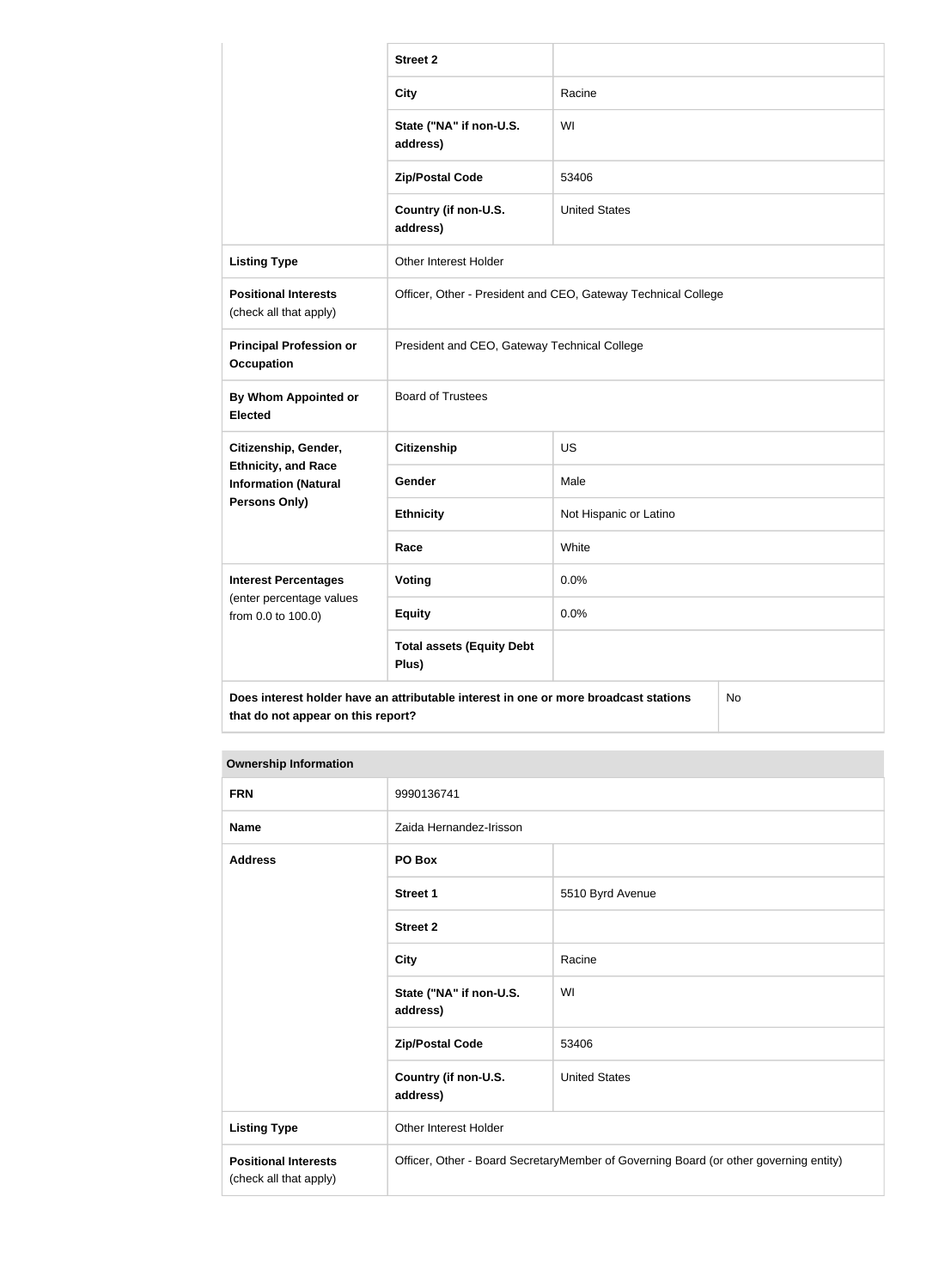| <b>Principal Profession or</b><br><b>Occupation</b>                                                       | Market Focused Sales Engineering Manager at Generac Power Systems |                    |  |
|-----------------------------------------------------------------------------------------------------------|-------------------------------------------------------------------|--------------------|--|
| By Whom Appointed or<br><b>Elected</b>                                                                    | Board Appointment Committee of County Board Chairs                |                    |  |
| Citizenship, Gender,<br><b>Ethnicity, and Race</b><br><b>Information (Natural</b><br><b>Persons Only)</b> | <b>Citizenship</b>                                                | МX                 |  |
|                                                                                                           | Gender                                                            | Female             |  |
|                                                                                                           | <b>Ethnicity</b>                                                  | Hispanic or Latino |  |
|                                                                                                           | Race                                                              | White              |  |
| <b>Interest Percentages</b>                                                                               | <b>Voting</b>                                                     | 11.1%              |  |
| (enter percentage values<br>from 0.0 to 100.0)                                                            | <b>Equity</b>                                                     | 0.0%               |  |
|                                                                                                           | <b>Total assets (Equity Debt</b><br>Plus)                         |                    |  |
| Does interest holder have an attributable interest in one or more broadcast stations<br><b>No</b>         |                                                                   |                    |  |

**Ownership Information**

**that do not appear on this report?**

| <b>FRN</b>                                                                 | 9990136745                                            |                        |  |
|----------------------------------------------------------------------------|-------------------------------------------------------|------------------------|--|
| <b>Name</b>                                                                | Jesse Adams                                           |                        |  |
| <b>Address</b>                                                             | PO Box                                                |                        |  |
|                                                                            | <b>Street 1</b>                                       | 522 Berwyn Drive       |  |
|                                                                            | <b>Street 2</b>                                       |                        |  |
|                                                                            | <b>City</b>                                           | Fontana                |  |
|                                                                            | State ("NA" if non-U.S.<br>address)                   | WI                     |  |
|                                                                            | <b>Zip/Postal Code</b>                                | 53125                  |  |
|                                                                            | Country (if non-U.S.<br>address)                      | <b>United States</b>   |  |
| <b>Listing Type</b>                                                        | Other Interest Holder                                 |                        |  |
| <b>Positional Interests</b><br>(check all that apply)                      | Member of Governing Board (or other governing entity) |                        |  |
| <b>Principal Profession or</b><br><b>Occupation</b>                        | Adams Electric, Integrator                            |                        |  |
| <b>By Whom Appointed or</b><br><b>Elected</b>                              | Board Appointment Committee of County Board Chairs    |                        |  |
| Citizenship, Gender,                                                       | <b>Citizenship</b>                                    | US                     |  |
| <b>Ethnicity, and Race</b><br><b>Information (Natural</b><br>Persons Only) | Gender                                                | Male                   |  |
|                                                                            | <b>Ethnicity</b>                                      | Not Hispanic or Latino |  |
|                                                                            | Race                                                  | White                  |  |
| <b>Interest Percentages</b>                                                | <b>Voting</b>                                         | 11.1%                  |  |
| (enter percentage values<br>from 0.0 to 100.0)                             | <b>Equity</b>                                         | 0.0%                   |  |
|                                                                            |                                                       |                        |  |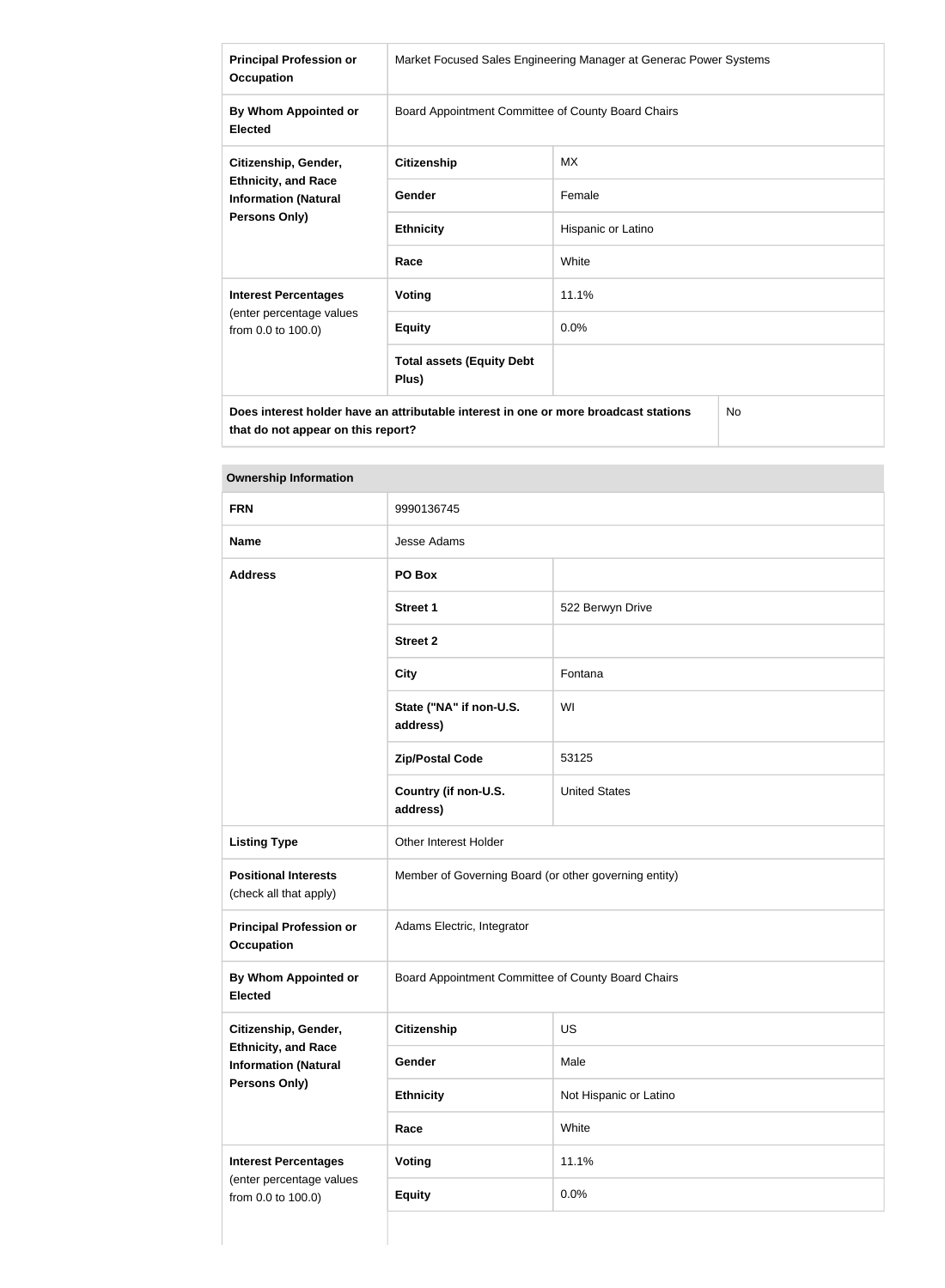|                                                                                                                            | <b>Total assets (Equity Debt</b><br>Plus) |           |
|----------------------------------------------------------------------------------------------------------------------------|-------------------------------------------|-----------|
| Does interest holder have an attributable interest in one or more broadcast stations<br>that do not appear on this report? |                                           | <b>No</b> |

| <b>Ownership Information</b>                                                                                                     |                                                                                       |                                                    |  |  |
|----------------------------------------------------------------------------------------------------------------------------------|---------------------------------------------------------------------------------------|----------------------------------------------------|--|--|
| <b>FRN</b>                                                                                                                       | 9990143827                                                                            |                                                    |  |  |
| <b>Name</b>                                                                                                                      | Rebecca Matoska-Mentink                                                               |                                                    |  |  |
| <b>Address</b>                                                                                                                   | PO Box                                                                                |                                                    |  |  |
|                                                                                                                                  | <b>Street 1</b>                                                                       | 4214 109th Street                                  |  |  |
|                                                                                                                                  | <b>Street 2</b>                                                                       |                                                    |  |  |
|                                                                                                                                  | <b>City</b>                                                                           | <b>Pleasant Prairie</b>                            |  |  |
|                                                                                                                                  | State ("NA" if non-U.S.<br>address)                                                   | WI                                                 |  |  |
|                                                                                                                                  | <b>Zip/Postal Code</b>                                                                | 53158                                              |  |  |
|                                                                                                                                  | Country (if non-U.S.<br>address)                                                      | <b>United States</b>                               |  |  |
| <b>Listing Type</b>                                                                                                              | Other Interest Holder                                                                 |                                                    |  |  |
| <b>Positional Interests</b><br>(check all that apply)                                                                            | Officer, Other - Board TreasurerMember of Governing Board (or other governing entity) |                                                    |  |  |
| <b>Principal Profession or</b><br><b>Occupation</b>                                                                              | Clerk of Circuit Court, Kenosha County                                                |                                                    |  |  |
| By Whom Appointed or<br><b>Elected</b>                                                                                           |                                                                                       | Board Appointment Committee of County Board Chairs |  |  |
| Citizenship, Gender,                                                                                                             | <b>Citizenship</b>                                                                    | <b>US</b>                                          |  |  |
| <b>Ethnicity, and Race</b><br><b>Information (Natural</b>                                                                        | Gender                                                                                | Female                                             |  |  |
| Persons Only)                                                                                                                    | <b>Ethnicity</b>                                                                      | Not Hispanic or Latino                             |  |  |
|                                                                                                                                  | Race                                                                                  | White                                              |  |  |
| <b>Interest Percentages</b><br>(enter percentage values                                                                          | Voting                                                                                | 11.1%                                              |  |  |
| from 0.0 to 100.0)                                                                                                               | <b>Equity</b>                                                                         | 0.0%                                               |  |  |
|                                                                                                                                  | <b>Total assets (Equity Debt</b><br>Plus)                                             |                                                    |  |  |
| Does interest holder have an attributable interest in one or more broadcast stations<br>No<br>that do not appear on this report? |                                                                                       |                                                    |  |  |

| <b>Ownership Information</b> |                 |                         |  |
|------------------------------|-----------------|-------------------------|--|
| <b>FRN</b>                   | 9990143828      |                         |  |
| <b>Name</b>                  | Jason Tadlock   |                         |  |
| <b>Address</b>               | PO Box          |                         |  |
|                              | <b>Street 1</b> | 207 W. Sunflower Street |  |
|                              | <b>Street 2</b> |                         |  |
|                              |                 |                         |  |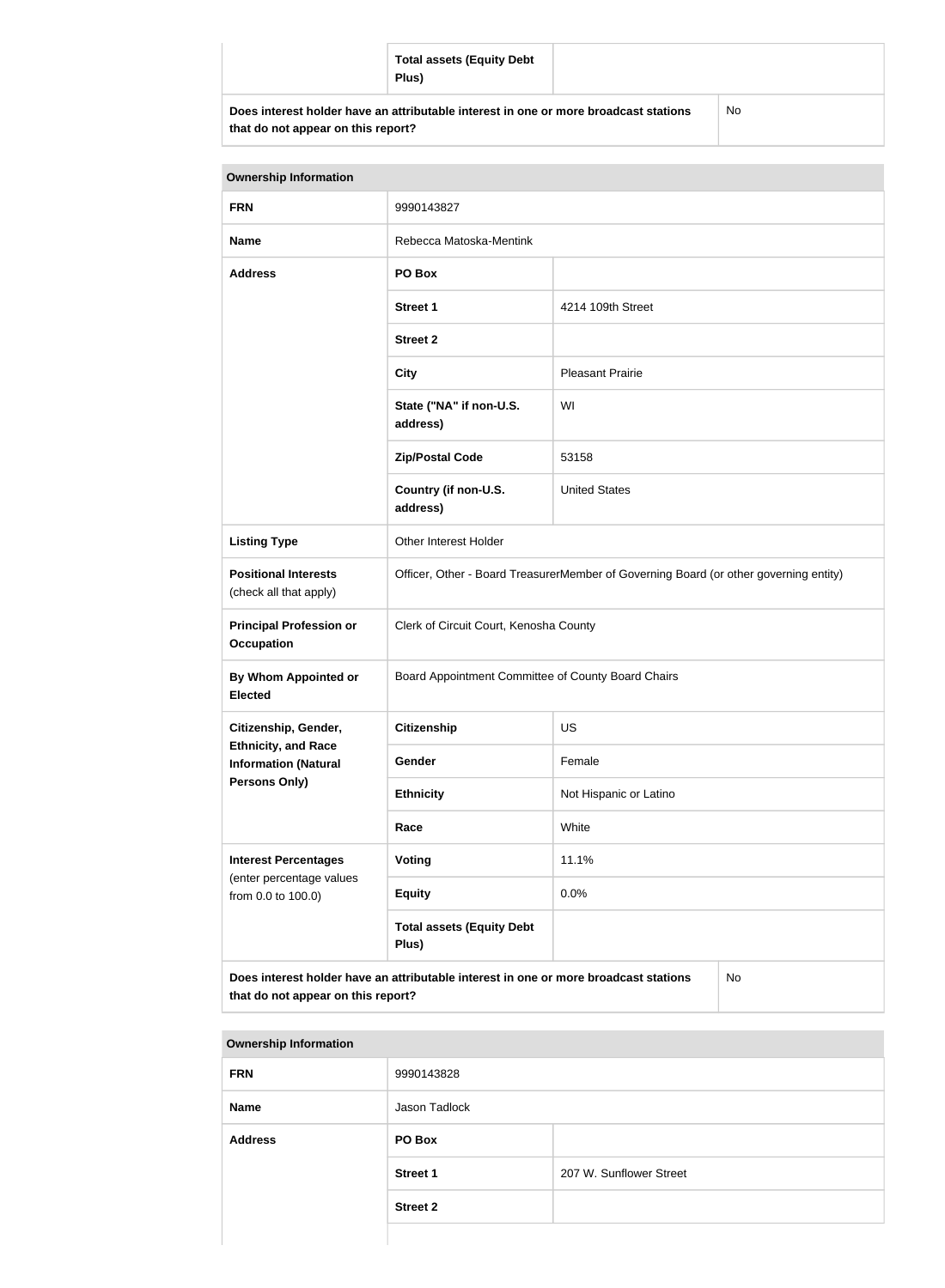|                                                           | <b>City</b>                                                                          | Walworth               |           |
|-----------------------------------------------------------|--------------------------------------------------------------------------------------|------------------------|-----------|
|                                                           | State ("NA" if non-U.S.<br>address)                                                  | WI                     |           |
|                                                           | <b>Zip/Postal Code</b>                                                               | 53121                  |           |
|                                                           | Country (if non-U.S.<br>address)                                                     | <b>United States</b>   |           |
| <b>Listing Type</b>                                       | Other Interest Holder                                                                |                        |           |
| <b>Positional Interests</b><br>(check all that apply)     | Member of Governing Board (or other governing entity)                                |                        |           |
| <b>Principal Profession or</b><br><b>Occupation</b>       | Elkhorn Area School District, District Administrator                                 |                        |           |
| By Whom Appointed or<br><b>Elected</b>                    | Board Appointment Committee of County Board Chairs                                   |                        |           |
| Citizenship, Gender,                                      | <b>Citizenship</b>                                                                   | <b>US</b>              |           |
| <b>Ethnicity, and Race</b><br><b>Information (Natural</b> | Gender                                                                               | Male                   |           |
| Persons Only)                                             | <b>Ethnicity</b>                                                                     | Not Hispanic or Latino |           |
|                                                           | Race                                                                                 | White                  |           |
| <b>Interest Percentages</b>                               | <b>Voting</b>                                                                        | 11.1%                  |           |
| (enter percentage values<br>from 0.0 to 100.0)            | <b>Equity</b>                                                                        | 0.0%                   |           |
|                                                           | <b>Total assets (Equity Debt</b><br>Plus)                                            |                        |           |
| that do not appear on this report?                        | Does interest holder have an attributable interest in one or more broadcast stations |                        | <b>No</b> |
|                                                           |                                                                                      |                        |           |
|                                                           | (b) Respondent certifies that any interests, including equity, financial, or voting  |                        | Yes       |

**interests, not reported in this filing are non-attributable.** If "No," submit as an exhibit an explanation.

| (c) Is Respondent seeking an attribution exemption for any officer or director with<br>duties wholly unrelated to the Licensee(s)?                                                                                             | No |
|--------------------------------------------------------------------------------------------------------------------------------------------------------------------------------------------------------------------------------|----|
| If "Yes," complete the information in the required fields and submit an Exhibit fully describing<br>that individual's duties and responsibilities, and explaining why that individual should not be<br>attributed an interest. |    |

## **3. Organizational Chart (Licensees Only)**

Attach a flowchart or similar document showing the Licensee's vertical ownership structure including the Licensee and all entities that have attributable interests in the Licensee. Licensees with a single parent entity may provide a brief explanatory textual Exhibit in lieu of a flowchart or similar document. Licensees without parent entities should so indicate in a textual Exhibit.

**Non-Licensee Respondents should select "N/A" in response to this question.**

Gateway Technical College is a public institution of education and is governed by its Board of Trustees. There is no parent entity.

**Section III - Certification**